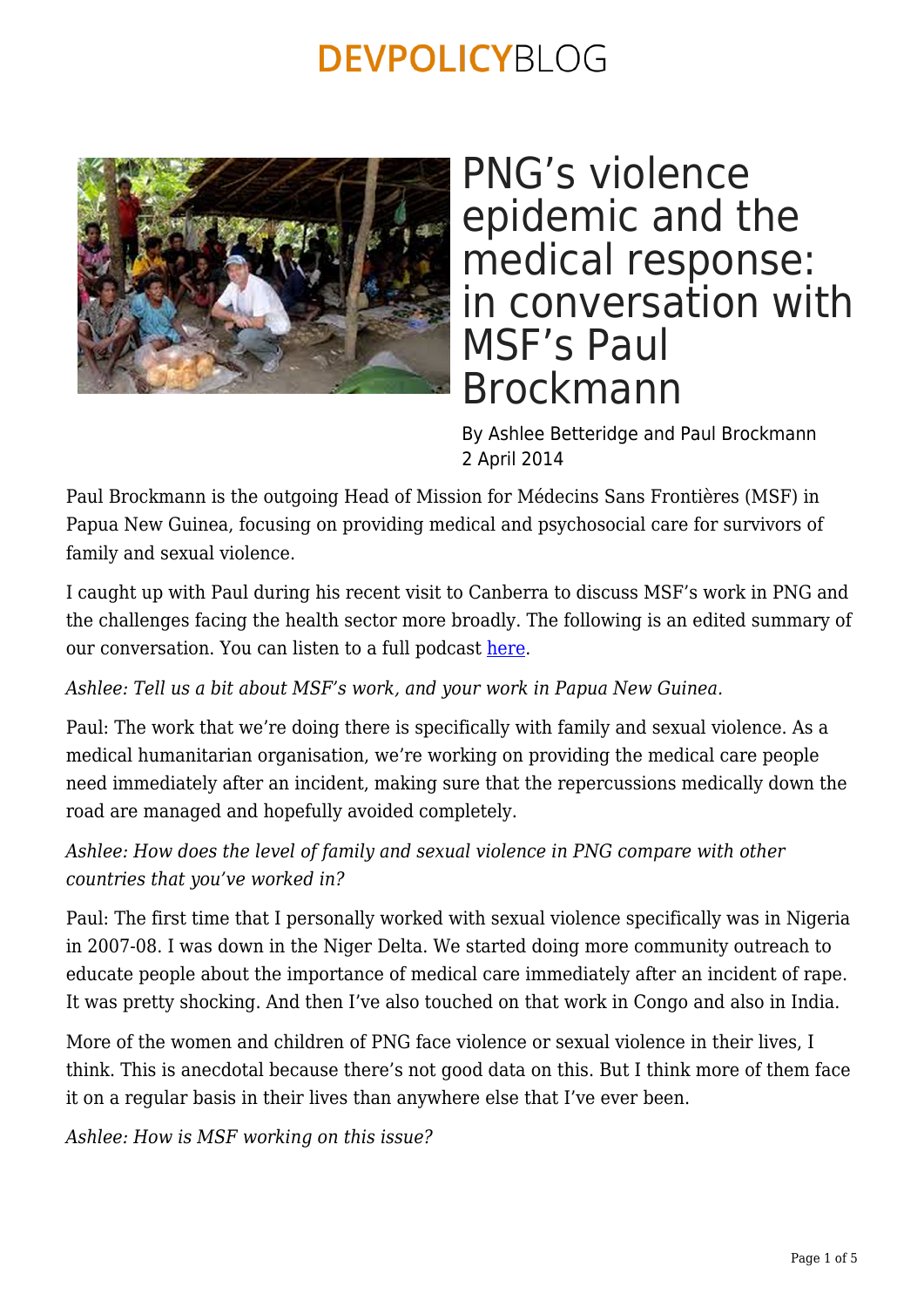Paul: About a decade ago before MSF started working in PNG, the Family and Sexual Violence Action Committee created this concept of a family support centre, which would be a sort of one-stop shop.

As a medical organisation, we're aware that if someone has been raped, there is an immediate risk of infection with HIV. There is an immediate risk of infection with other sexually transmitted diseases. If it's a girl or a woman of child-bearing age, there's a risk of an unwanted pregnancy. There's also significant psychological risks. And then, of course, there could be wounds and cuts, even broken bones.

But the most time-sensitive issue is the question of pregnancy or HIV infection. Because of course, if you get pregnant and you're a 15-year-old girl, you're going to face some very tough questions down the road, because this is not a context in which women have the ability to freely choose abortion. And if you have been raped by someone who is HIV positive, then you have a limited time window, 72 hours, in which to take post-exposure prophylaxis and really reduce your risk.

So what we found is that awareness of the medical emergency nature of rape is extremely limited. If [survivors] do anything, the most common reaction I think is try to move on with your life. To try to ignore it. Possibly tell no one. Possibly tell your closest family or friends. Especially if you're a 13-year-old girl. What are you going to do? Who are you going to tell? You're really afraid of what the ramifications will be.

The problem is if you don't get medical care, then three months later there may be very significant ramifications and it's then too late to deal with them then in a preventive way.

*Ashlee: What kinds of cases are you seeing come into the family support centres? What type of violence is most prevalent?*

Paul: We've got six and a half years of data from all the different places that we've worked now. Roughly, 80% are intimate partner violence cases. This is to say primarily women, but some men, that are trapped in cycles of violence with girlfriends, boyfriends, spouses, and/or children that are physically abused within the family. About 20% are survivors of rape or other sexual violence.

The cases that usually go most to our hearts are the fairly significant cohort of underage girls and boys that have been raped, usually by people they know, people from within the community, sometimes uncles, aunts; sometimes parents, relatives; and also the women that are trapped in these cycles of violence with abusive spouses.

*Ashlee: What do you think is driving these high levels of violence in PNG? Do you have any*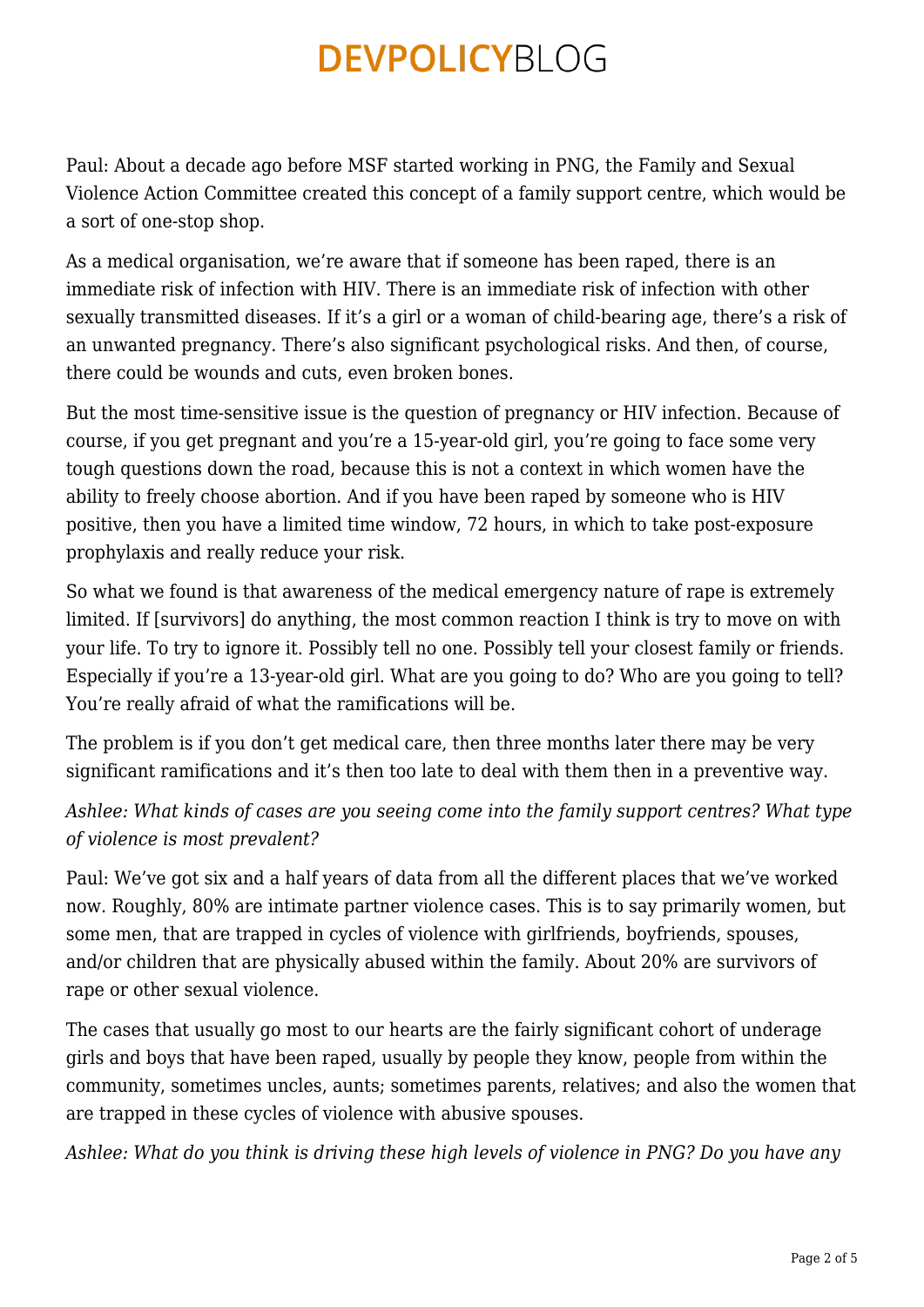### *insight on that from your work? I know that's a difficult question.*

Paul: That's a very common question. I think it's a well-intentioned question. And it's one that I think absolutely merits study. But if I can say, I think focusing on where it comes from to the exclusion of providing service now is detrimental for the patients. As a humanitarian medical group, what we try to do is make sure that we focus on the patients now.

However, I have done some thinking about this. And I think it's social breakdown. I think it's a breakdown of the protective mechanisms that worked for thousands or hundreds or tens of years.

The mechanisms that bound men and women and children in complex societies, those have deteriorated and not been replaced by the types of robust legal protections that we have in Australia or Europe or the US.

### *Ashlee: So speaking of protection, what options do patients at the family support centres have to access wider services? Is that a gap at the moment?*

Paul: It's a pretty substantial gap. It's one that I would say is attracting a bit more attention with time. If you sit there and you look at the numbers of individual persons attacked and the number of cases that actually go to court, it would depress you. But if you look statistically at what was done five years ago versus now, maybe you'll see a little bit of hope.

In the PNG context is there's so much complexity, there's so much going on, that we really need to ask: where are we going to try to have an impact? Pick that area and stick with it. And that's what we've done with the medical service provision.

At the same time, we do know that our patients need access to other services, and there are some. In Lae, for example, there are a couple of child protective service officers. In Lae, there are some people working with the office of Public Prosecutor that try to bring forward cases. Is it enough? Certainly not. Is it more than existed a decade ago? Absolutely. So you've got to take that and you've got to reinforce it.

What's really exciting to us at MSF right now is this new model to create a more robust management of those onward references to services. At the moment, it's being called the Case Management Centre. Whatever you call it, it's what patients need, which is to get the medical care, get referrals, make the choice.

### *Ashlee: How well do you think the government and other agencies in PNG are working on this issue?*

Paul: We had a big conference, a multi-partner, multi-sector conference in November that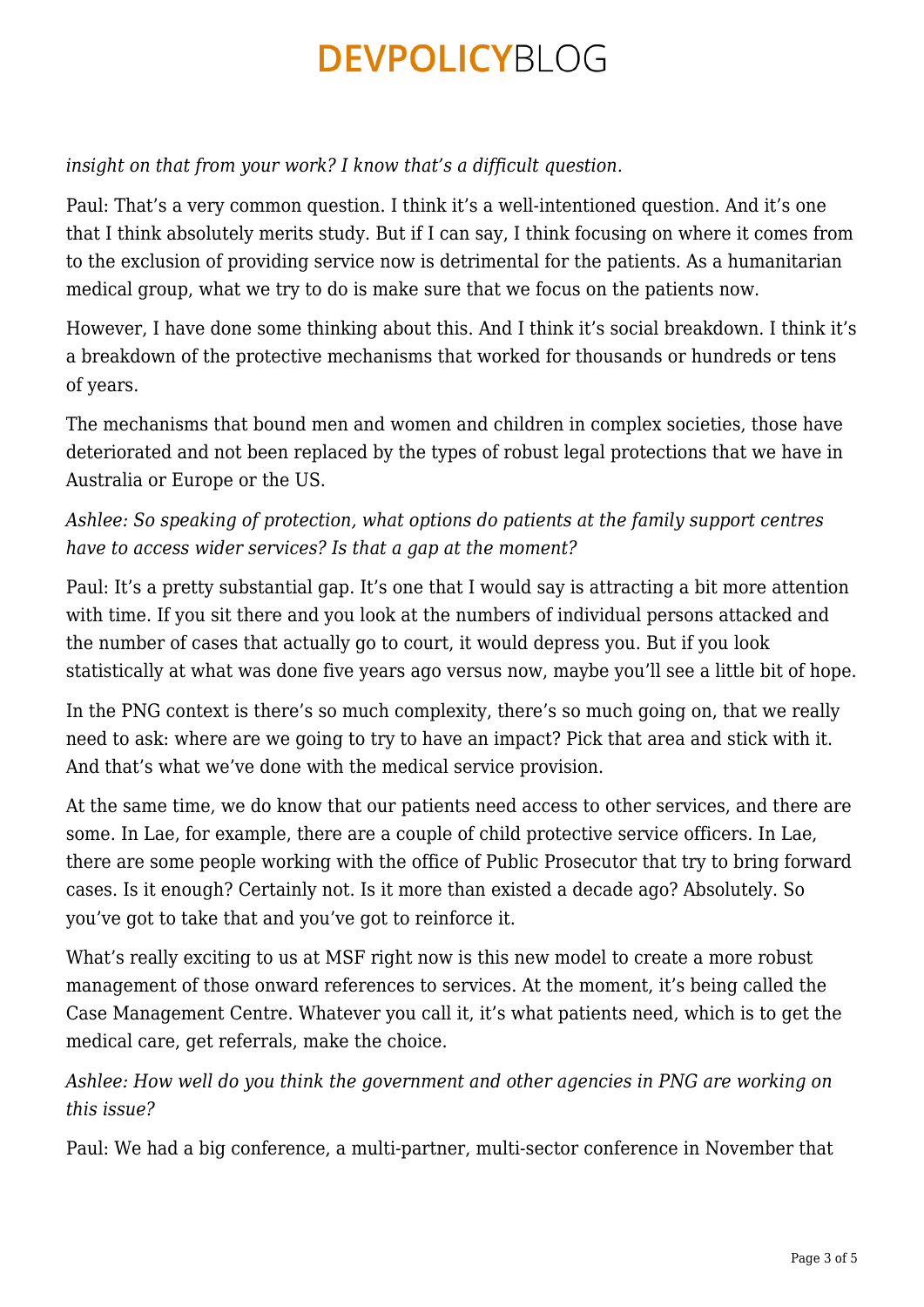MSF co-sponsored with the Family and Sexual Violence Action Committee and with the national Department of Health. There were a lot of ambitious plans that came out of that. There were provincial delegations from 11 different provinces, representatives from each sector that sat down at a table on the last day and said, what are we going to do in East Sepik to make sure that more services are available? What are we going to do in Hela Province? What are we going to do in Port Moresby?

How are we going to give these patients the services they need immediately and then make longer term interventions that start to break the cycles of violence and create a more positive path forward?

Again it's a bit of a glass half-full, glass half-empty thing. If you look at the prevalence of violence, you think, this really is a serious public health disaster. And you start to get depressed. But if you look at the steady, slow improvement—Rome was not built in a day. You've got to take it step by step, stay focused, take baby steps, and then build from what you're doing.

Already, in just the three months since the conference, we've seen in a couple of different provincial centres an increase in service provision, an increase in attention to the problems, an increase in those coordination mechanisms and action. We've seen now this funding that's come from DFAT for the Case Management Centre in Lae, which I think is a very positive step. If we create those models, demonstrate the value of the models, and then encourage other people to adapt or adopt the models in their locations, that is going to start making a real difference.

*Ashlee: Is that what you've found with the Family Support Centre, that this is a model that is starting to spread?*

Paul: Absolutely. When we came in, I think it's not an exaggeration to say that there were at most one or two places where a patient could receive the five essential services to protect themselves medically.

Now we've gone from just one or two regional centres to seven. Now, in a country with 22 provinces that is vast, where a huge percentage of the population is still rural and doesn't have access to these referral care hospitals, that's nowhere near enough. But it's a start.

*Ashlee Betteridge is a Research Officer at the Development Policy Centre. Paul Brockmann is the outgoing Head of Mission for Medecins sans Frontieres in Papua New Guinea. For more on the PNG Family and Sexual Violence Case Management Centre, click [here.](http://www.pngcmc.org/)*